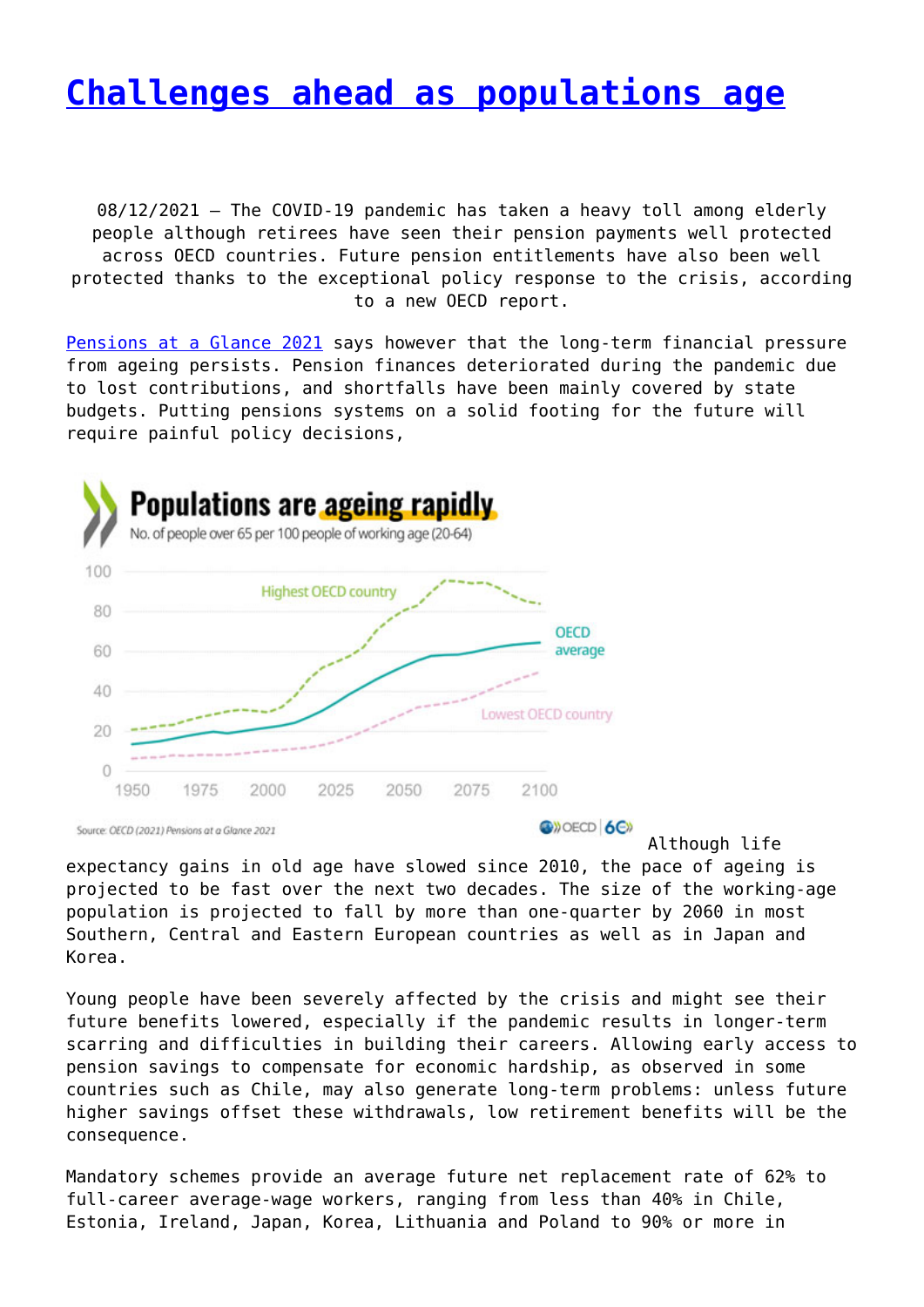Hungary, Portugal and Turkey.

Over the last two years, many countries significantly reformed earningsrelated pension benefits, including Estonia, Greece, Hungary, Mexico, Poland and Slovenia. Chile, Germany, Latvia and Mexico also increased income protection for low earners. Action on retirement ages was limited. Sweden increased the minimum retirement age for public earnings-related pensions; the Netherlands postponed the planned increase while reducing the pace of the future link to life expectancy; and Ireland repealed the planned increase from 66 to 68 years. Denmark, Ireland, Italy and Lithuania have extended early retirement options.

Based on legislated measures, the normal retirement age will increase by about two years in the OECD on average by the mid-2060s. The future normal retirement age is 69 years or more in Denmark, Estonia, Italy and the Netherlands, while Colombia, Luxembourg and Slovenia will let men retire at 62. Women will maintain a lower normal retirement age than men in Colombia, Hungary, Israel, Poland and Switzerland.

Pensions at a Glance 2021 says that the biggest long-term challenge for pensions continues to be providing financially and socially sustainable pensions in the future. Many countries have introduced automatic adjustment mechanisms (AAM) in their pension systems that change pension system parameters, such as pension ages, benefits or contribution rates, when demographic, economic or financial indicators change. These automatic adjustment mechanisms are crucial to help deal with the impact of ageing.

About two-thirds of OECD countries use some form of AAM in their pension schemes, adjusting retirement ages, benefit levels and contribution rates and using an automatic balancing mechanism. OECD analysis shows that, over the years, the automatic adjustment mechanisms were sometimes suspended or even eliminated in order to avoid pension benefit cuts and retirement-age increases. Yet, compared to the alternative of discretionary changes, AAMs can be designed and implemented to generate changes that are less erratic, more transparent and more equitable across generations.

The report and country notes for France, Germany, Italy, Mexico, Spain, Sweden, the United Kingdom and the United States are available at [https://www.oecd.org/pensions/oecd-pensions-at-a-glance-19991363.htm.](https://www.oecd.org/pensions/oecd-pensions-at-a-glance-19991363.htm)

For more information, journalists should contact [Monika Queisser](mailto:monika.queisser@oecd.org) or [Hervé](mailto:herve.boulhol@oecd.org) [Boulhol](mailto:herve.boulhol@oecd.org) of the OECD's Social Policy division.

*Working with over 100 countries, the OECD is a global policy forum that promotes policies to preserve individual liberty and improve the economic and social well-being of people around the world.*

**Also AvailableEgalement disponible(s)**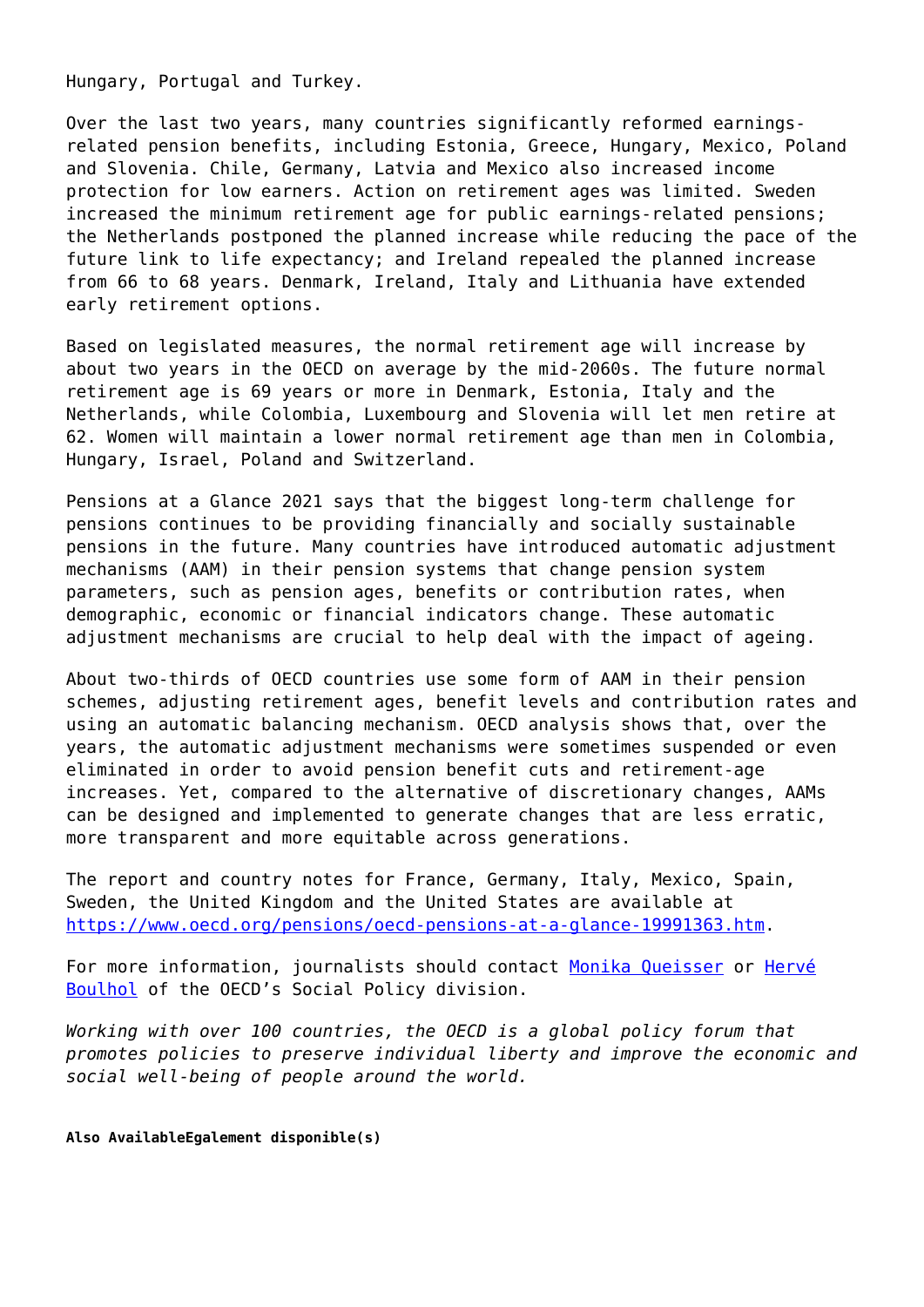## **[Incorporating well-being into recovery](http://www.government-world.com/incorporating-well-being-into-recovery-policies/) [policies](http://www.government-world.com/incorporating-well-being-into-recovery-policies/)**

25/11/2021 – The COVID-19 pandemic has not only had devastating effects on physical heath and mortality but has touched every aspect of people's wellbeing, with far-reaching consequences for how we live and work, according to a new study by the OECD.

**[COVID-19 and well-being: life in the pandemic](https://www.oecd.org/wise/covid-19-and-well-being-1e1ecb53-en.htm)** says the virus caused a 16% increase in the average number of deaths across 33 OECD countries between March 2020 and early May 2021, compared with same period over the previous four years. Over the same time frame, survey data in the report reveal rising levels of depression or anxiety and a growing sense among many people of loneliness and of feeling disconnected from society.

Government support helped to sustain average household income levels in 2020 and stemmed the tide of job losses, even as average hours worked fell sharply. Although job retention schemes offered workers some protection, 14% of workers in 19 European OECD countries felt it was "likely they would lose their job" within three months, and nearly 1 in 3 people in 25 OECD countries reported financial difficulties.

The report says experiences of the pandemic have varied widely depending on age, gender and ethnicity, as well as on the type of job people do and on their level of pay and skills. The crisis also aggravated existing social, economic and environmental challenges.

In those countries with available data, workers from ethnic minorities have been more likely to lose their jobs during the pandemic. Mental health deteriorated for almost all population groups on average in 2020 but gaps in mental health by race and ethnicity are also visible. COVID-19 mortality rates for some ethnic minority communities have been more than twice those of other groups.

Younger adults experienced some of the largest declines in mental health, social connectedness and life satisfaction in 2020 and 2021, as well as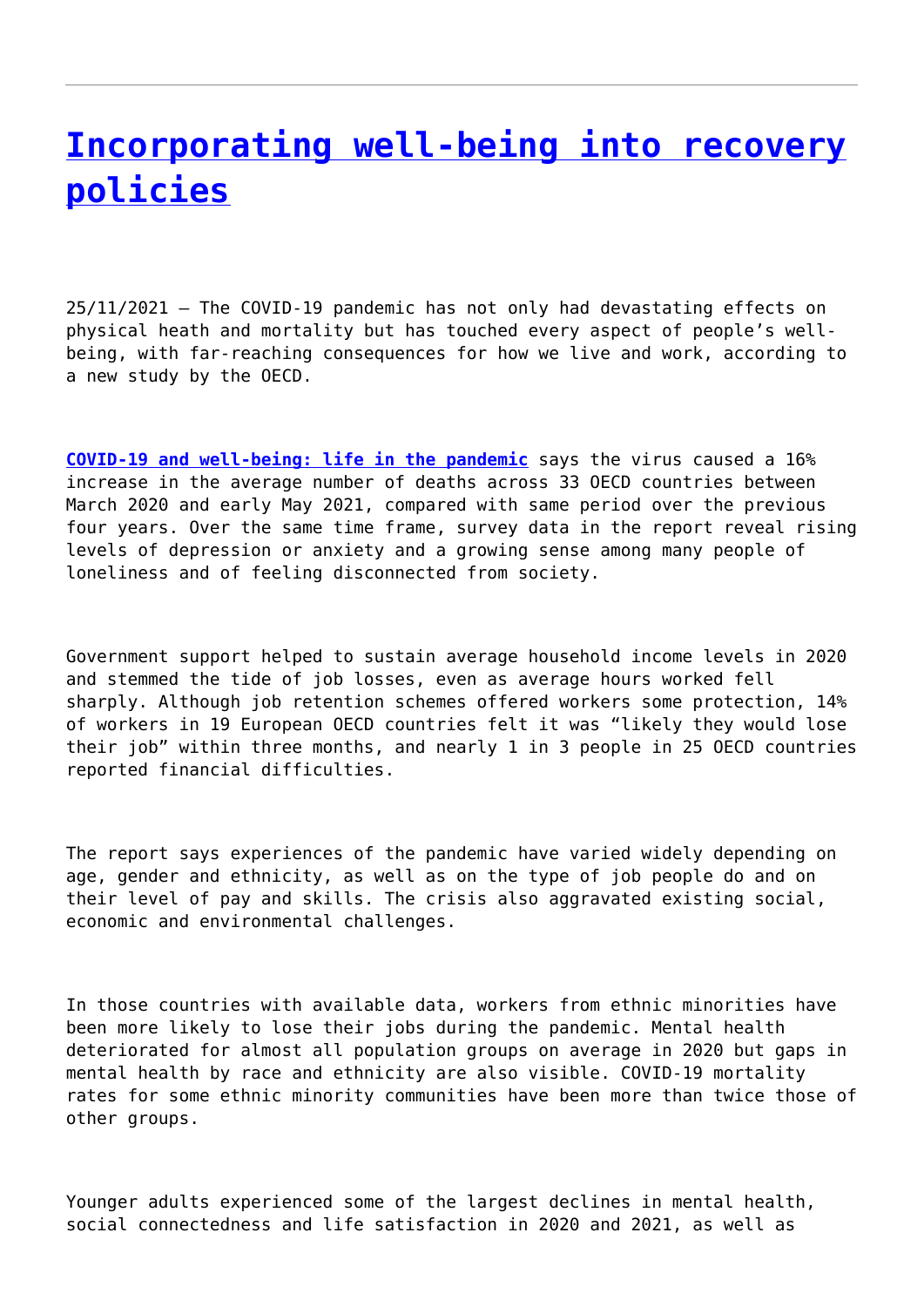facing job disruption and insecurity.

Launched on the first anniversary of the new OECD Centre for Well-being, Inclusion, Sustainability and Equal Opportunity (WISE), the report offers a primer for OECD recommendations on well-being. It assesses the impact of the pandemic across the 11 dimensions identified in the OECD's Well-being Framework – income and wealth; work and job quality; housing; health; knowledge and skills; environment; subjective well-being; safety; work-life balance; social connections; and civil engagement. It features data on inclusion and equality of opportunity, and also considers how the stocks of economic, human, social and environmental resources that sustain well-being have fared.

The report argues that as governments move from emergency support to stimulating the recovery, they need to refocus their action on what matters most to people's well-being.

A key objective must be to increase the job and financial security of households, and particularly those most affected by the crisis – with a focus on the most vulnerable, on youth, women and the low skilled. Addressing the burden of poor physical and mental health and a cross-government approach to raising the well-being of the most disadvantaged children and youth must also be prioritised. The report also stresses that actions to raise living standards and equality of opportunity must take place within the context of greening the economy: the climate and biodiversity crises, like the pandemic, require a coordinated response across public policy.

A well-being approach, the report explains, looks at government objectives as interconnected goals, focusing on how different policies can complement each other. Such an approach encourages decision-making that simultaneously considers impacts on current well-being, inclusion, and the sustainability of well-being over time. For instance, improving long-term economic opportunities through raising child well-being, or aligning efforts to combat climate change with social and economic objectives by increasing employment and mobility for people and places left behind.

Natural, human and social capital will need rebuilding after the crisis, the report adds. Reducing inequalities in access to, and uptake of lifelong learning, for example, will help people – especially the disadvantaged – get high quality jobs by developing training programmes that address skills gaps and emphasise digital abilities.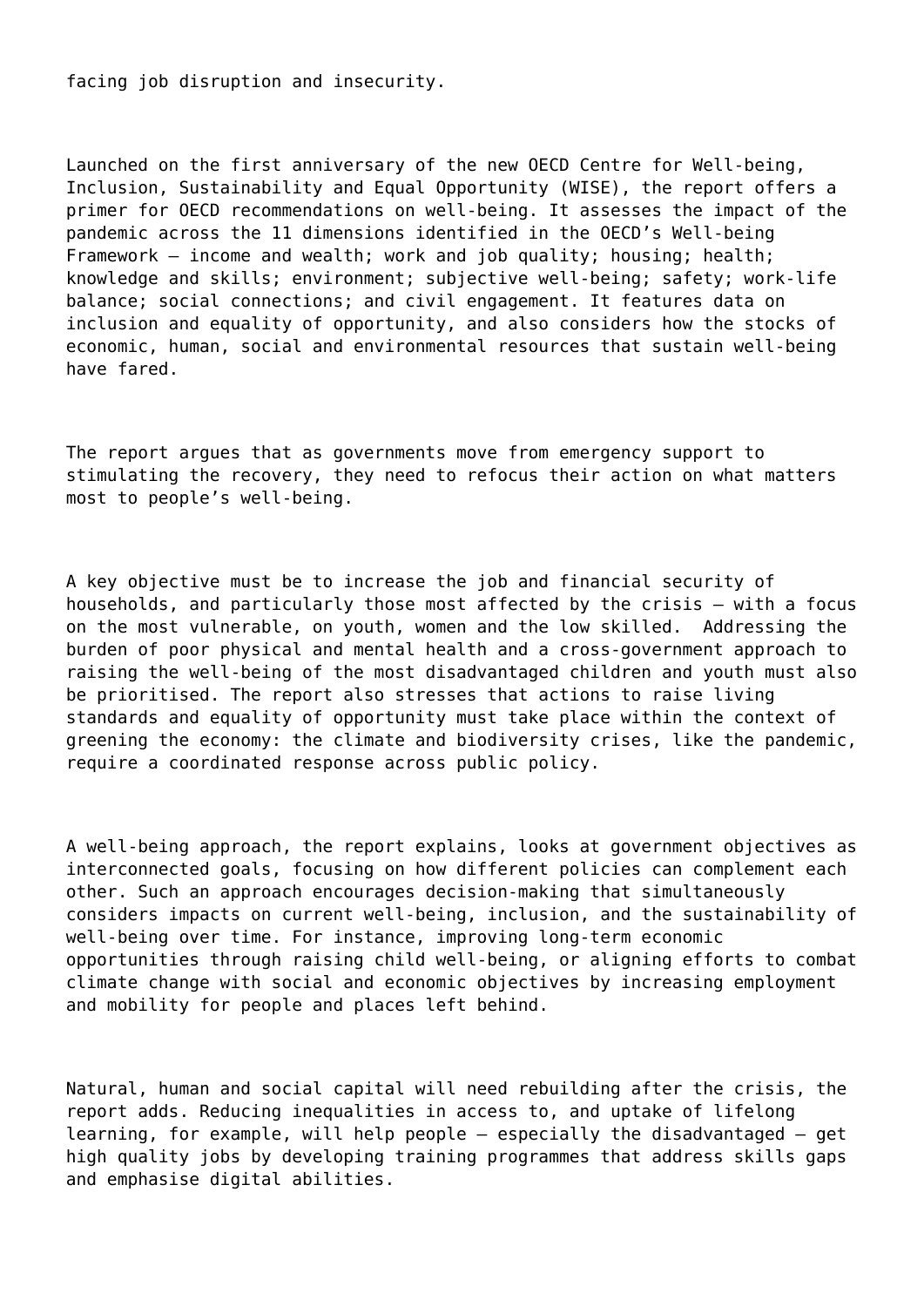Social capital – the norms, shared values and institutions that foster cooperation – has shaped communities' responses to the pandemic. Data from across OECD countries shows that both trust in institutions and interpersonal trust influenced the effectiveness of pandemic containment. Although it has recently shown signs of weakening, institutional trust in 2020 in most OECD countries was at its highest since records began in 2006.

The report says reinforcing trust is key to reconnecting people to their societies, and to the institutions that are meant to support them. By doing so, the well-being of citizens is improved both today and in a post-pandemic future.

The full report together with individual country notes and data on well-being during the pandemic is available at:<https://www.oecd.org/wise/covid-19-and-well-being-1e1ecb53-en.htm>.

A comprehensive range of OECD work on policy responses to the pandemic is available on the dedicated [COVID hub.](https://www.oecd.org/coronavirus/en/)

For further information, journalists are invited to contact Martine Zaida [\(martine.zaida@oecd.org\)](mailto:martine.zaida@oecd.org) or the OECD [Media Office](mailto:news.contact@oecd.org) (tel: +33 1 4524 9700).

*Working with over 100 countries, the OECD is a global policy forum that promotes policies to preserve individual liberty and improve the economic and social well-being of people around the world.*

**Also AvailableEgalement disponible(s)**

# **[Invest in skills, digitalisation and](http://www.government-world.com/invest-in-skills-digitalisation-and-the-green-transition-says-the-oecd/) [the green transition, says the OECD](http://www.government-world.com/invest-in-skills-digitalisation-and-the-green-transition-says-the-oecd/)**

18/11/2021 – Swift and effective government support has helped France to rebound rapidly from its COVID19-induced recession. Using the country's announced Recovery and Investment Plans to invest in education, worker training, and the green and digital transitions should result in stronger and more resilient growth, according to a new OECD report.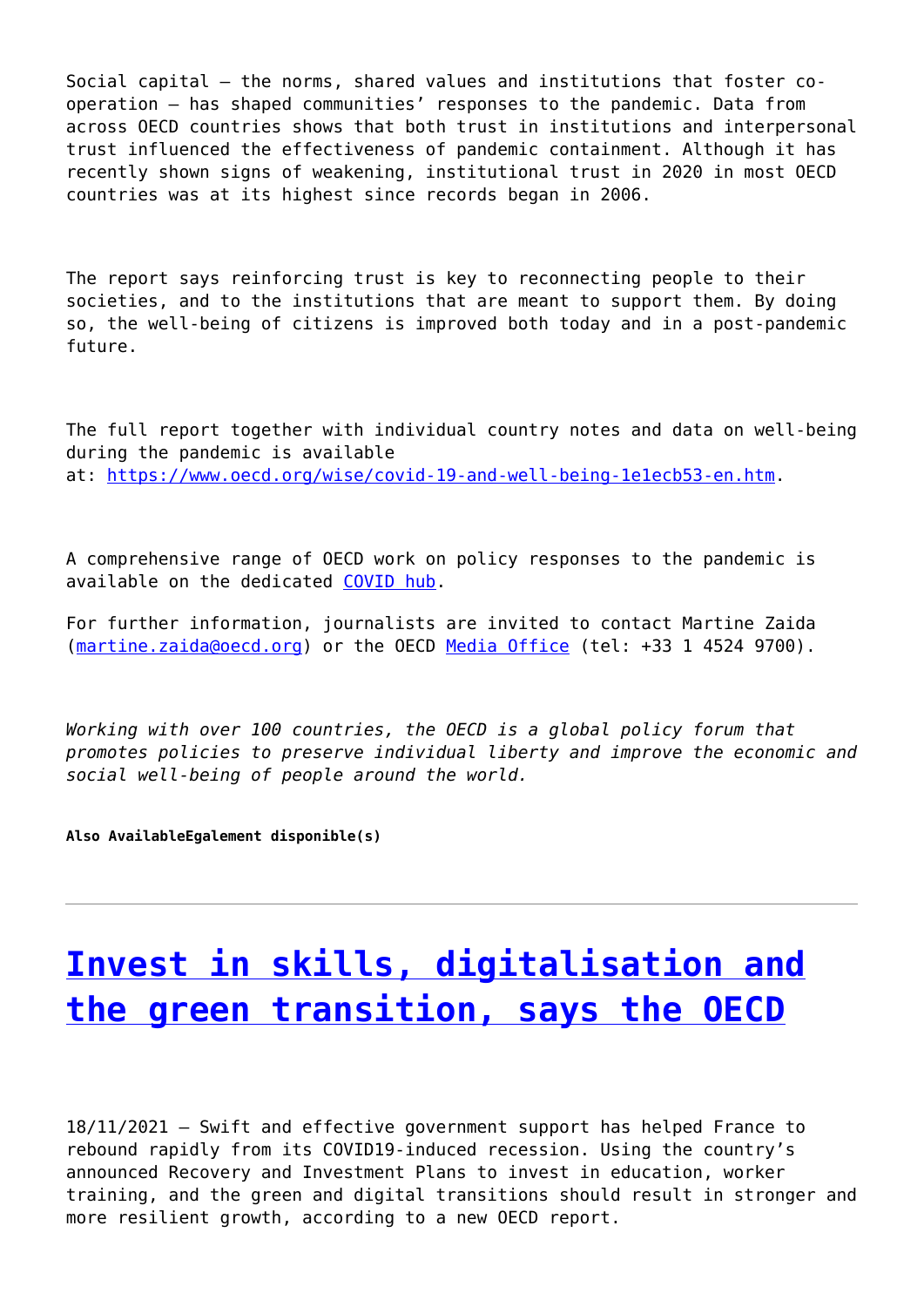The latest **[OECD Economic Survey of France](https://www.oecd.org/economy/france-economic-snapshot/)** says that while it is important not to prematurely withdraw support for households and firms, as the recovery gains traction support measures should increasingly be targeted at the most viable businesses and sectors and should favour investment. Professional training and support for workers transitioning to new jobs should be strengthened to ease labour market shortages and address the mismatch between skills and the needs of the business sector.

"France's response to the COVID-19 crisis has been swift and effective, enabling it to emerge from the health crisis with jobs and household incomes well protected and its economic capacity largely preserved," **OECD Secretary-General Mathias Cormann** said, launching the Survey alongside **French Minister of Economy, Finance and Recovery Bruno Le Maire**. "A rigorous implementation of the government's Recovery and Investment Plans will help to turn the rebound into lasting sustained growth, building a greener, more digital and more resilient economy."



Source: OECD Economic Survey: France 2021

**O**<sup></sub></sup> After an 8.0%

contraction in economic activity in 2020, the Survey projects a strong GDP rebound of 6.8% in 2021 and 4.2% in 2022 as domestic demand resumes. This follows a period of slower growth in France in the decade leading up to the COVID-19 crisis marked by weak gains in productivity and living standards. Low-skilled and young workers face difficulties in accessing the labour market and unequal opportunities have weakened inter-generational social mobility. The pandemic has also exposed a lag among small and medium-sized enterprises in adopting digital technologies.

These structural weaknesses can only be addressed through reforms, the Survey says. It calls for renewed efforts to boost skills to help sustain jobs and productivity growth. A combination of labour market, taxation and spending reforms could lead to a tangible increase in living standards in the years ahead, according to the Survey.

It is particularly important to use the recovery period to improve the fiscal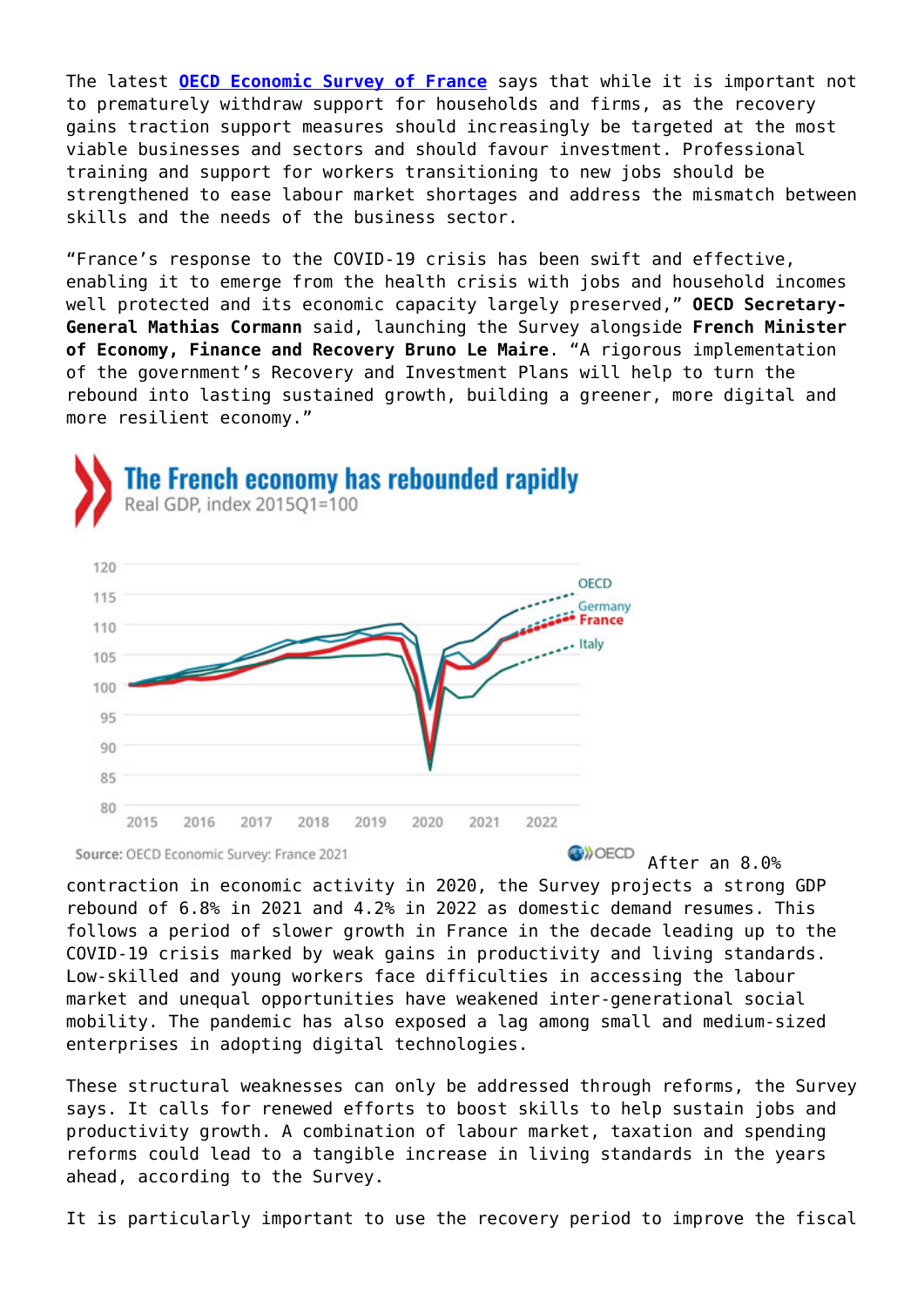framework and notably the effectiveness of public spending through reviews and better allocation of resources, the Survey says. France's public spending as a share of GDP is the highest of OECD countries, and the high level of social expenditures, notably on pensions, as well as looming pressure from an ageing population makes it vital to rebalance spending towards more investment. This would support growth and help to stabilise and then gradually lower the public debt-to-GDP ratio.

The government has already pursued important reforms to reduce labour market segmentation and strengthen active labour market policies. Ensuring broad access to retraining and enforcing high quality standards for lifelong training courses would boost employment opportunities.

France has made the transition towards a greener economy a pillar of its recovery plan, and it is vital that this leads to increased private investment in green infrastructure and technology. Greater incentives are needed to drive behavioural changes within businesses and households. To be fully effective, this should extend to all available policy instruments, including regulation and R&D as well as progressively aligning carbon prices across sectors, albeit alongside complementary measures. To avoid unfair impacts on people and sectors, it is essential to support vulnerable households and firms, through targeted measures, for example help-to-buy schemes for clean vehicles and equipment.

See a **[Survey Overview](https://www.oecd.org/economy/france-economic-snapshot/)** with key findings and charts (this link can be used in media articles).

For further information, journalists are invited to contact [Catherine Bremer](mailto:catherine.bremer@oecd.org) in the OECD Media Office (+33 1 45 24 80 97).

*Working with over 100 countries, the OECD is a global policy forum that promotes policies to preserve individual liberty and improve the economic and social well-being of people around the world*

## **[Investment in health system resilience](http://www.government-world.com/investment-in-health-system-resilience-needed-oecd/) [needed: OECD](http://www.government-world.com/investment-in-health-system-resilience-needed-oecd/)**

09/11/2021 – COVID‑19 contributed to a 16% increase in the expected number of deaths in 2020 and the first half of 2021 across OECD countries. Life expectancy fell in 24 of 30 countries with comparable data, with drops particularly large in the United States (‑1.6 years) and Spain (‑1.5 years), according to a new OECD report.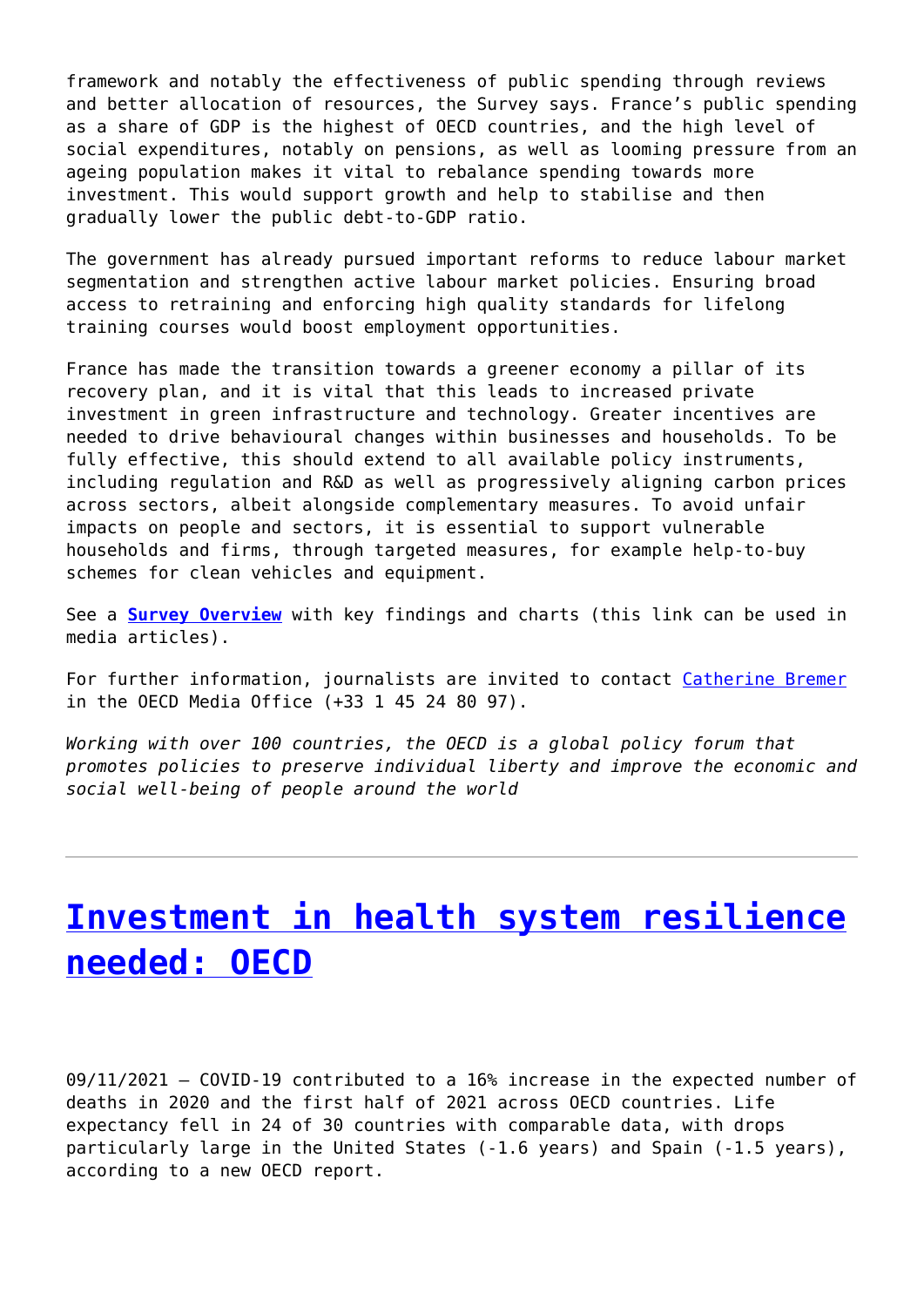

**[OECD Health at a](https://www.oecd.org/health/health-at-a-glance-19991312.htm)**

**[Glance 2021](https://www.oecd.org/health/health-at-a-glance-19991312.htm)** says that the mental health impact of the pandemic has been huge, with prevalence of anxiety and depression more than double levels observed pre-crisis in most countries with available data, most notably in Mexico, the United Kingdom and the United States.

COVID‑19 has also had a major indirect impact on people not infected with the virus. For example, breast cancer screening fell by an average of 5 percentage points in 2020 compared to 2019, across OECD countries with available data. The median number of days on a waiting list increased on average by 58 days for hip replacement, and 88 days for knee replacement in 2020, as compared to 2019.

The COVID-19 pandemic has led to a sharp increase in health spending across the OECD. Coupled with reductions in economic activity, the average health spending to GDP ratio jumped from 8.8% in 2019 to 9.7% in 2020, across OECD countries with available data. Countries severely affected by the pandemic reported unprecedented increases. The United Kingdom estimated an increase from 10.2% in 2019 to 12.8% in 2020, while Slovenia anticipated its share of spending on health rising from 8.5% to more than 10%.

The pandemic highlights the persistent shortage of health workers stressing the importance of investing more in the years ahead on improving primary care and disease prevention and strengthen the resilience and preparedness of health systems. Indeed, the report says that health spending continues to focus mainly on curative care rather than disease prevention and health promotion, and much more is spent on hospitals than on primary health care. Prior to the pandemic, spending on health amounted to over USD 4 000 per person on average across OECD countries, reaching almost USD 11 000 in the United States. Inpatient and outpatient services make up the bulk of health spending, typically accounting for 60% of all health spending.

Although the number of doctors and nurses have increased over the past decade in nearly all OECD countries, shortages persist. The lack of health and longterm care staff is proving to be more of a binding constraint than hospital beds and equipment, says the report.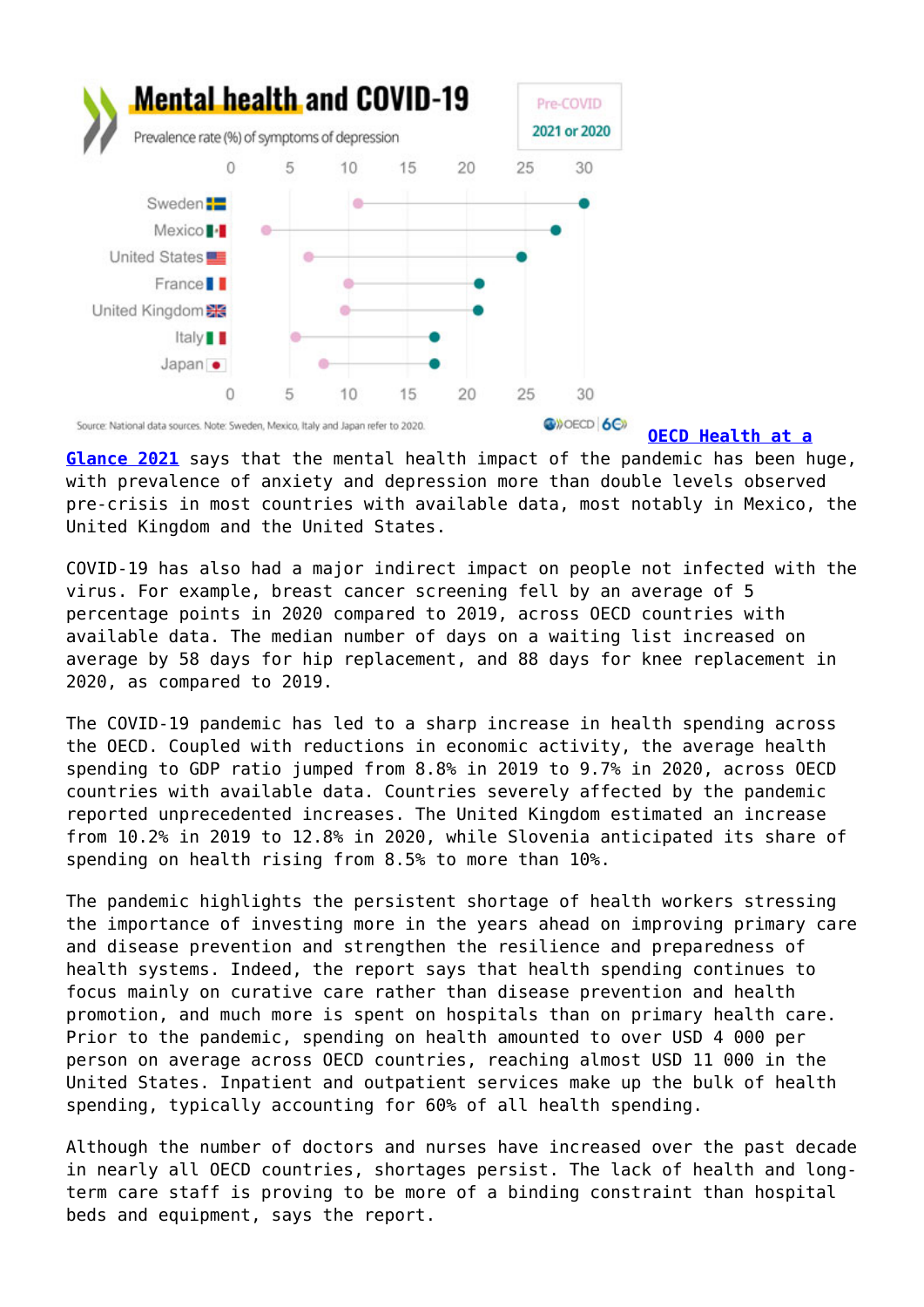The pandemic has also underscored the impact of unhealthy lifestyles, with smoking, harmful alcohol use and obesity increasing the risk of people dying from COVID-19. Yet spending on disease prevention remains relatively low, accounting for only 2.7% of all health spending on average.

Despite daily smoking rates decreasing in most OECD countries over the last decade, 17% still smoke daily. Rates reached 25% or more in Turkey, Greece, Hungary, Chile and France.

People who drink heavily range from 4% to 14% of the population across the OECD countries analysed, yet consume 31% to 54% of alcohol. Harmful drinking is particularly high in Latvia and Hungary.

Obesity rates continue to rise in most OECD countries, with an average of 60% of adults measured as overweight or obese. Obesity rates are highest in Mexico, Chile and the United States.

**OECD Health at a Glance 2021**, together with country notes for Australia, Austria, Chile, Colombia, Costa Rica, France, Germany, Italy, Japan, Mexico, Spain, Switzerland, the United Kingdom and the United States, is available at [www.oecd.org/health/health-at-a-glance.htm.](http://www.oecd.org/health/health-at-a-glance.htm)

For further information, journalists should contact [Francesca Colombo](mailto:francesca.colombo@oecd.org), Head of the OECD Health Division, (tel. + 33 1 45 24 93 60) or [Chris James](mailto:chris.james@oecd.org), Senior Health Economist, (tel. + 33 1 45 24 89 69) at the OECD Health Division.

*Working with over 100 countries, the OECD is a global policy forum that promotes policies to preserve individual liberty and improve the economic and social well-being of people around the world.*

**Also AvailableEgalement disponible(s)**

## **[Development co-operation to align with](http://www.government-world.com/development-co-operation-to-align-with-paris-climate-accords/) [Paris Climate Accords](http://www.government-world.com/development-co-operation-to-align-with-paris-climate-accords/)**

27/10/2021 – Members of the OECD Development Assistance Committee (DAC) today issued a joint Declaration ahead of COP26 committing to align official development assistance (ODA), which totalled USD 161 billion in 2020, with the goals of the Paris Agreement on Climate Change.

The Declaration states: "As the custodians of the governance of ODA, we commit to aligning our ODA with the goals of the Paris Agreement. Climate and environmental impacts must be considered in all ODA spend, including in sectors not traditionally associated with climate and the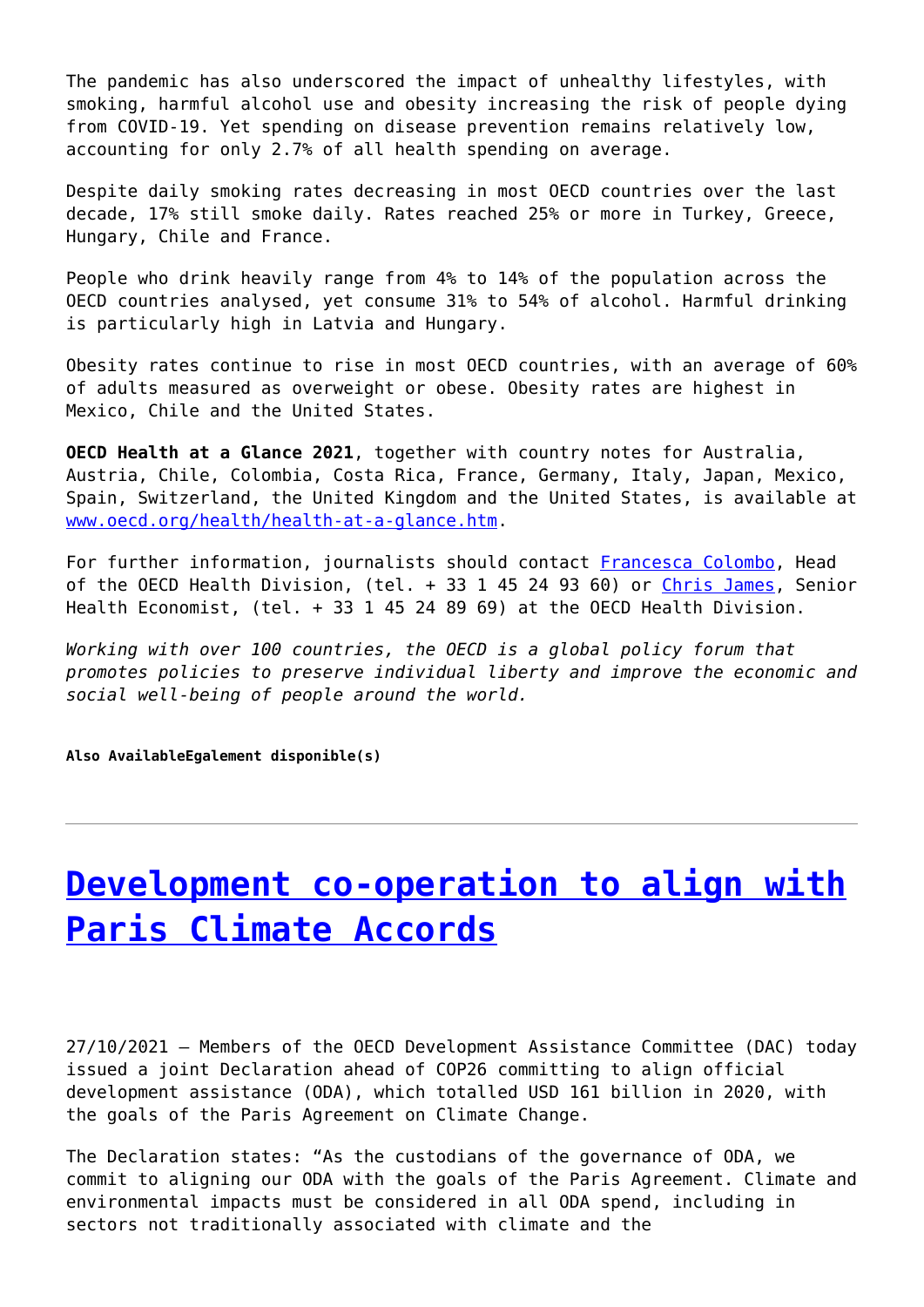environment. Alignment with the Paris Agreement will recognise the unique circumstances of partner countries and support their own low carbon, climate resilient development pathways and transition towards net zero economies, while minimising the risk of creating stranded assets."

This Declaration:

1. Prioritises the adaptation needs of developing countries, especially Least Developed Countries (LDCs) and Small Island Developing States (SIDS). It commits to:

- Increasing finance for adaptation
- Reducing barriers to accessing finance, particularly for SIDS

2. Commits to supporting partner countries' own plans for just and equitable transitions towards net zero, by:

- All DAC members agreeing to end new ODA for unabated international thermal coal power generation by the end of 2021
- Developing an approach for how ODA can best be used to help developing countries transition to net zero
- Prioritising support for technologies that accelerate progress towards net zero energy systems

3. Acknowledges that we cannot reduce poverty and leave no one behind unless we also tackle climate change. It commits to:

- Being more transparent in climate finance reporting, especially ODA, by the end of 2022
- Applying the development effectiveness principles (country-led, results focussed, mutual accountability and transparency and inclusive partnerships) more systematically across our development co-operation, especially for climate and environment.

4. Recognises the need to mobilise more finance from a variety of sources (including from the private sector), and to incentivise innovation. It commits to:

- Supporting partners wherever possible to finance risky, but potentially transformative, new ideas.
- Promoting innovation and well-functioning markets to increase access to sustainable, clean and renewable energy.

**DAC Chair Susanna Moorehead** said, "Developing countries need visibility and a voice at COP26. If you're a poor woman or man in an LDC or a SIDS, climate change is already making it harder to feed your children and make a livelihood. We can't reduce poverty and leave no one behind without also tackling climate change and helping poor countries to adapt. That is what the DAC has agreed to do in its landmark Declaration."